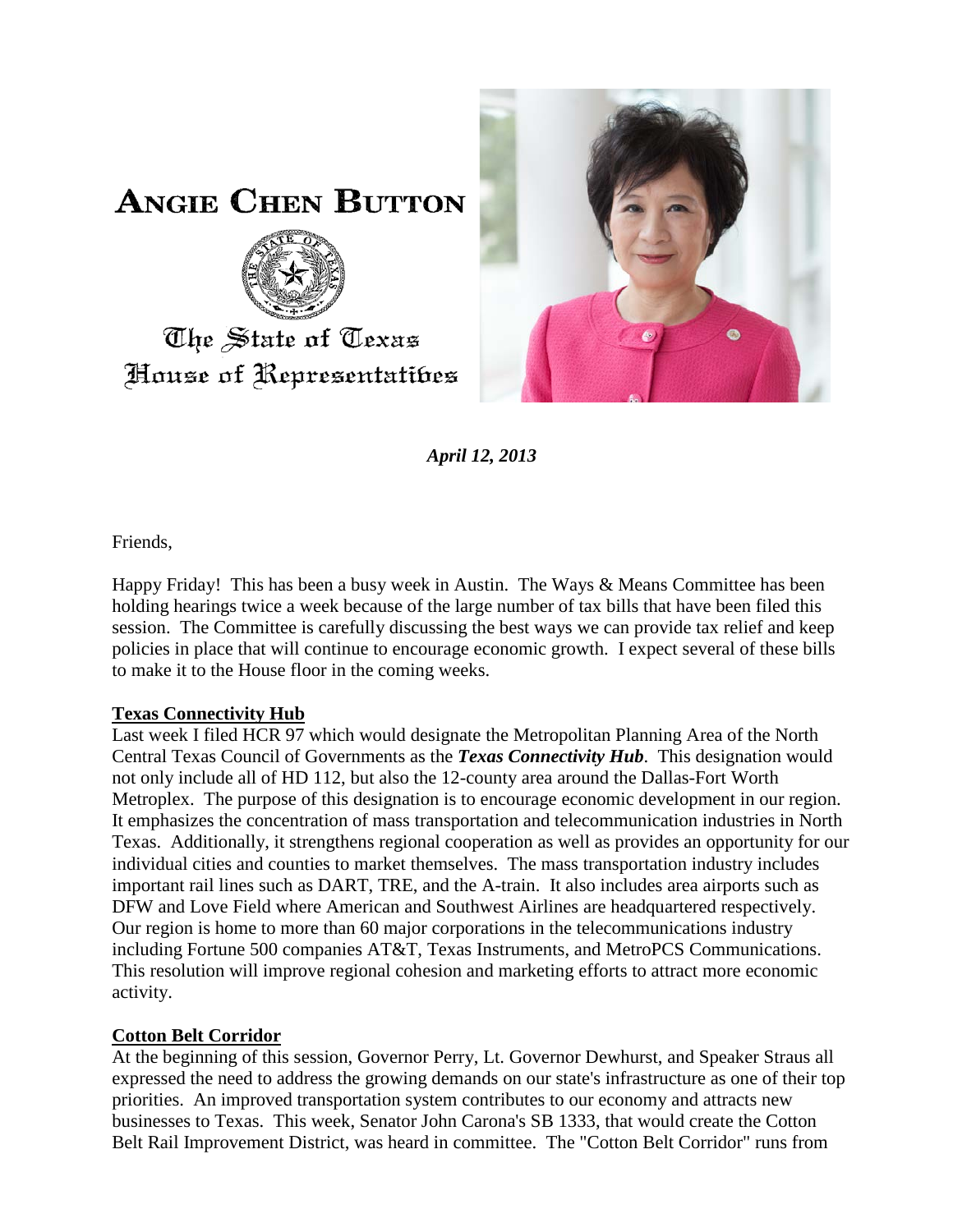Plano to Southwest Fort Worth, further connecting our region. This bill would help develop and fund passenger rail in the area. My own Garland Mayor Pro Tem John Willis was at the Capitol to testify on the benefits this would bring to our district and is pictured with me below.



## **Public Education**

On Wednesday, Richardson ISD School Board Member Kim Caston gave a presentation concerning public education and the current model we are using to Representative Stefani Carter and me. She discussed how our state should better prepare our students for the workforce or future higher education success. Because I am a proud parent of a successful RISD graduate, I am a strong supporter of public education and believe the strength of our system is of the utmost importance to the success of our state. I will continue to work with my colleagues in the House with the help of Richardson and Garland ISDs to find ways we can improve public education. I look forward to hearing from members of our community on the issue.